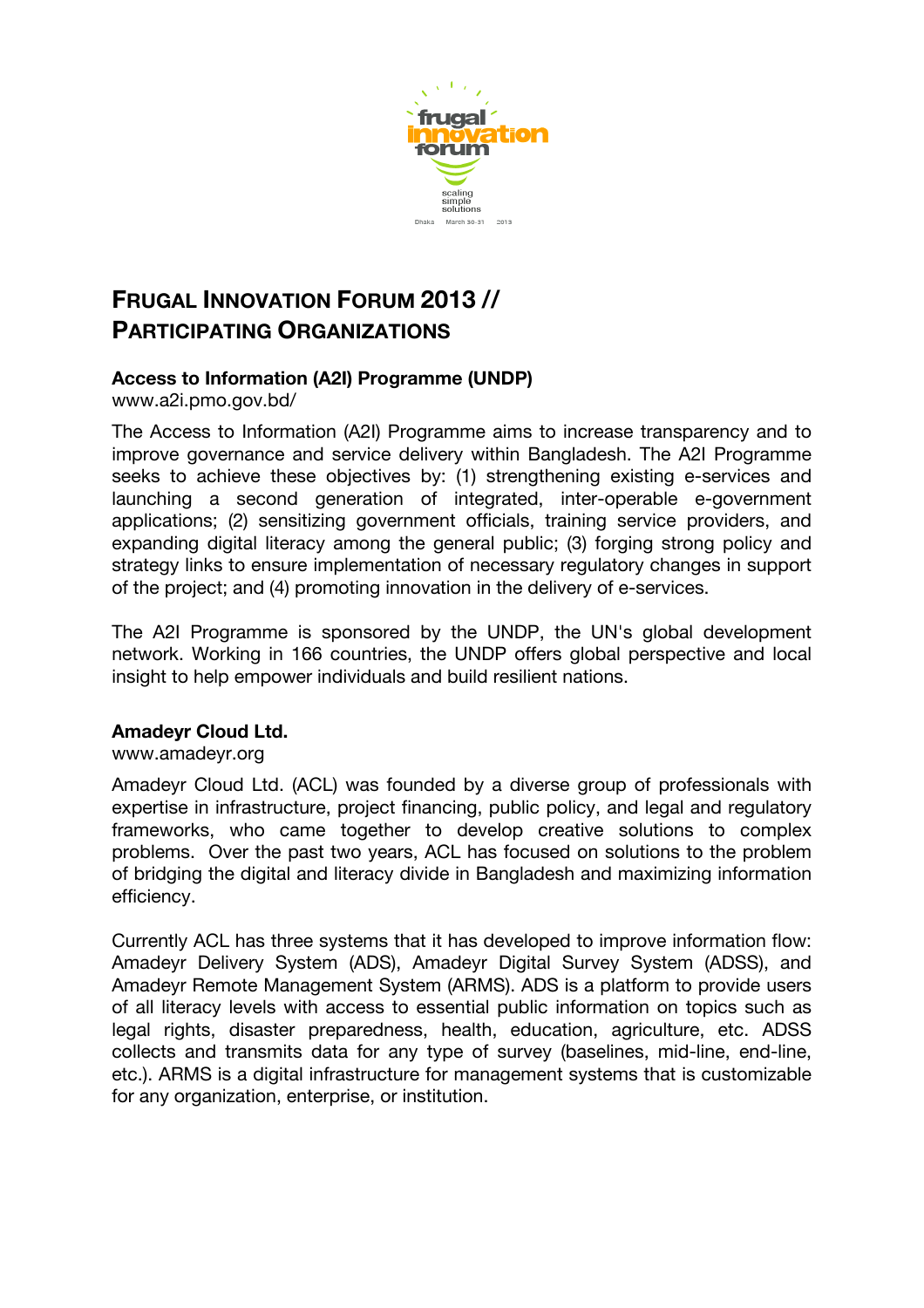## **Asia Foundation**

www.asiafoundation.org/

The Asia Foundation is a nonprofit international development organization committed to improving lives across a dynamic and developing Asia. Informed by six decades of experience and deep local expertise, our programs address critical issues affecting Asia in the 21st century: governance and law, economic development, women's empowerment, environment, and regional cooperation. In addition, our Books for Asia and professional exchange programs are among the ways we encourage Asia's continued development as a peaceful, just, and thriving region of the world.

Headquartered in San Francisco, The Asia Foundation works through a network of offices in 17 Asian countries and in Washington, DC. Working with public and private partners, the Foundation receives funding from a diverse group of bilateral and multilateral development agencies, foundations, corporations, and individual donors. Internationally recognized for our commitment to Asia's development, the Foundation brings together the local individuals, communities, and governments who are shaping Asia's future.

### **BoP HUB**

www.bophub.org

BoP Hub is a non-profit venture that aims to provide a global platform to forge strategic partnerships between the private sector, social enterprises, subject matter experts, and the BoP community in order to give individuals at the base of the pyramid a chance to participate in marketplace activities as consumers and entrepreneurs.

To achieve this, BoP Hub draws on two primary competencies: (1) Venture Building: By aggregating distribution networks, connecting companies and social innovators, conducting market-based assessments, and launching and managing projects, the BoP Hub creates tangible opportunities across demographics; and, (2) Platform Building: BoP Hub engages in advocacy work and awareness-building through conferences, workshops, and trade missions.

#### **BRAC**

www.brac.net

BRAC is the largest non-governmental development organization in the world. Its driving mission is to empower people and communities in situations of poverty, illiteracy, disease, and social injustice. BRAC's interventions aim to achieve large scale, positive changes through economic and social programmes that enable men and women to realize their potential.

BRAC adopts a holistic approach to poverty-reduction and implements programmes across a diverse range of sectors. These programmes are detailed below: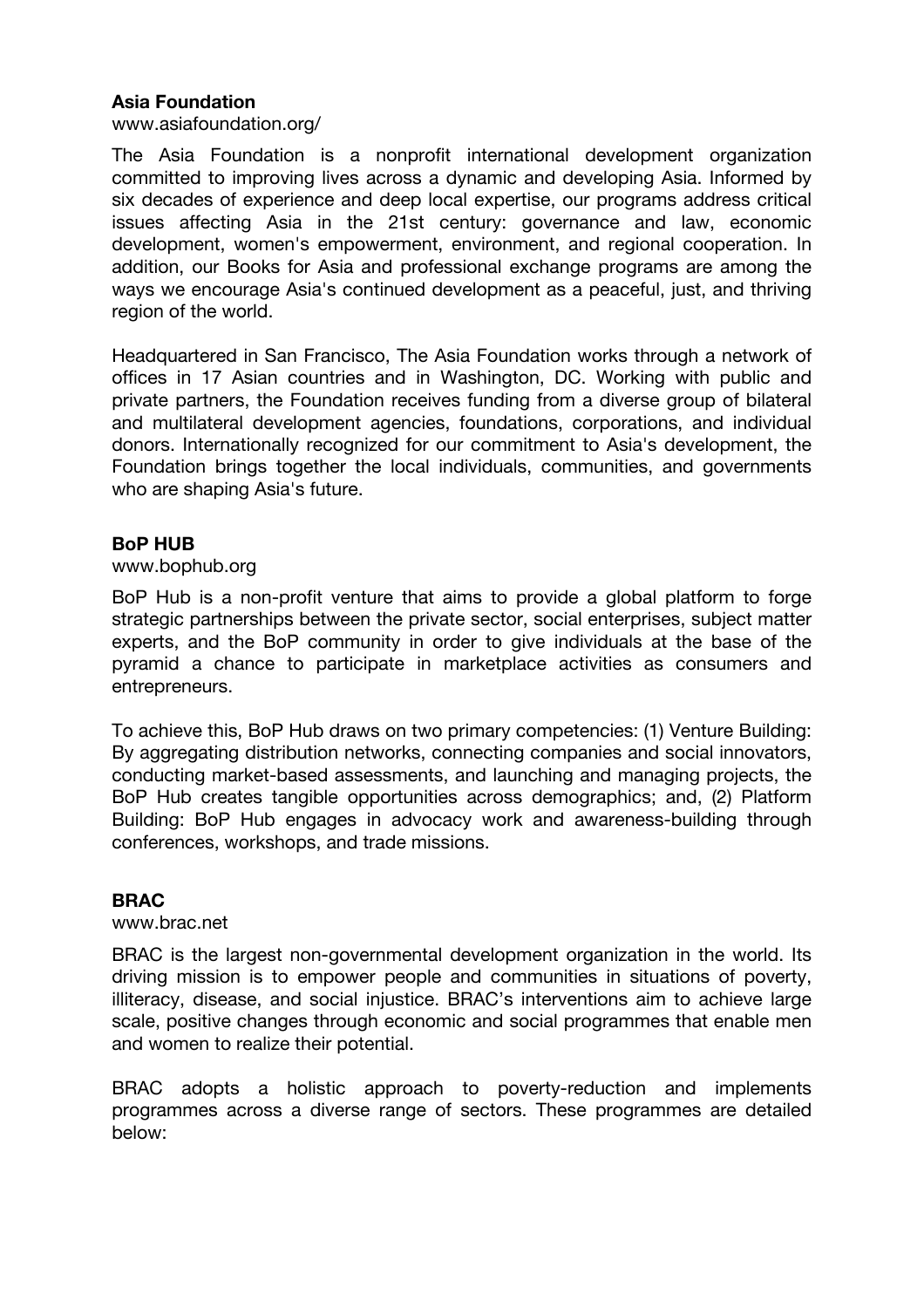## **Advocacy**

### www.brac.net/content/advocacy-social-change

BRAC's Advocacy Programme seeks to influence and inspire policy makers and service providers - as well as individuals, communities, and organisations - to bring about positive changes in the lives of the poor. The programme employs social communication, media mobilization, and national advocacy in its efforts to change social behavior and promote policies that will improve conditions for marginalised communities. BRAC's advocacy efforts in Bangladesh are currently focused primarily on three issues: extreme poverty, safe migration, and health.

## **Agriculture**

#### www.afsp.brac.net/

Operating in eight countries, BRAC's Agriculture Programmes partner with governments to improve basic food security. The programmes undertake a variety of activities, including 1) building systems of production, distribution, and marketing of quality seeds at fair prices; 2) conducting research to develop better varieties and practices for the agricultural sector; 3) offering credit support to poor farmers; and 4) promoting the use of efficient farming techniques and proven technologies. BRAC's Agricultural Programmes are currently operating in Bangladesh, Uganda, Tanzania, Sierra Leone, Liberia, South Sudan, and Haiti, helping these countries to become more selfsufficient in their food production through environmentally sustainable practices.

## **Community Empowerment**

www.cep.brac.net/

BRAC believes in the need to build and strengthen community institutions and to make local governments more transparent and responsive to the needs of the poorest. To achieve these aims, the Community Empowerment Programme (CEP) works to develop the capacities of the rural poor, particularly women, to access information, advocate for their rights, and play a more active role in public life. The CEP currently reaches nearly 1 million people through a combined set of interventions: 1) Community Institution Building, 2) Strengthening Local Governance, 3) Access to Information, and 4) Addressing Violence against Women.

## **Disaster, Environment, & Climate Change**

www.decc.brac.net/

A relatively new endeavour, BRAC's Disaster, Environment, and Climate Change Programme is working in partnership with the Government of Bangladesh, non-governmental organisations, and communities to build resilience and preparedness for the natural disasters and extreme weather Bangladesh will likely face in the coming years. The programme's fundamental goals are to enhance BRAC's institutional capacity to respond to natural disasters; to build competence at the community level in disaster preparedness and response; and to conduct predictive research, information transfer, and education related to environment, climate change, and natural disasters.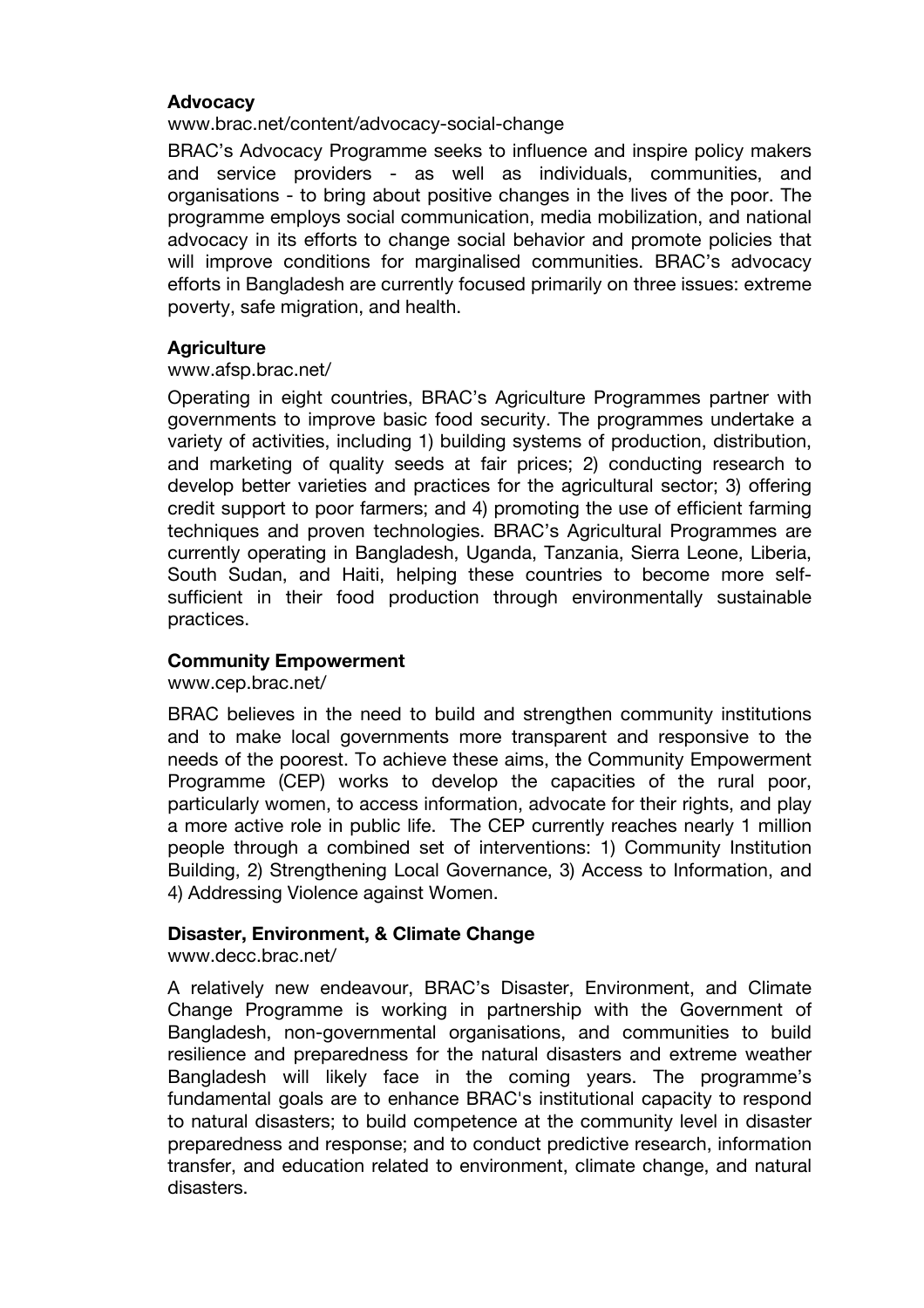## **Education**

www.education.brac.net/

BRAC has built the largest secular, private education system in the world, with over 700,000 students currently enrolled in BRAC schools across six countries. In Bangladesh, BRAC's wide range of education programmes offer opportunities for students of all ages and at all phases of life. These programmes include pre-primary education, primary education, livelihood and life-skills training for adolescents, and multi-purpose community learning centres. BRAC also works with the Government of Bangladesh to strengthen the mainstream school system, providing subject-training for teachers, mentoring training for secondary school student leaders, and management training for head-teachers and School Management Committees.

#### **Gender Justice & Diversity**

www.gender.brac.net/

BRAC has worked for decades to integrate gender justice into its programmes and eliminate gender injustice in society. The Gender Justice and Diversity Programme works simultaneously within the organisation and with communities. Within BRAC, the programme strives to create a gendersensitive and inclusive working environment. At the community level, the programme works to improve gender relations and empower women, as well as to ensure that both girls and boys are equitably nurtured to their full potential from pre- primary through secondary school. Finally, at the national level, the programme works to promote gender equality and tackle violence against women by influencing government policies and agendas, organising public forums and events, and leveraging national and international alliances for gender justice.

#### **Health, Nutrition, & Population**

www.brac.net/content/about-brac-health

Health has remained an integral component of BRAC's approach to development since its inception in 1972. BRAC's Health Programme promotes a broad concept of health among disadvantaged communities through a combination of preventive, curative, rehabilitative, and promotional health services. Our unique door-to-door approach using frontline community health workers has created a bridge between communities and the formal health systems through partnership with the government and the private health sector. By improving the health of people, especially the poor, and promoting the capacity of a community to deal with health problems, the Health, Nutrition and Population Programme contributes to achieving BRAC's twin objectives of poverty alleviation and empowerment of the poor.

## **Human Rights & Legal Aid Services (HRLS)**

www.hrls.brac.net/

BRAC's Human Rights and Legal Aid Services (HRLS) Programme is dedicated to protecting and promoting the human rights of the poor and marginalised through legal empowerment. The programme's activities include legal education delivered by 'Barefoot Lawyers,' legal aid service provision via Legal Aid Clinics, counseling, legal referrals, staff training, and capacity building. With over 500 Legal Aid Clinics in 61 of Bangladesh's 64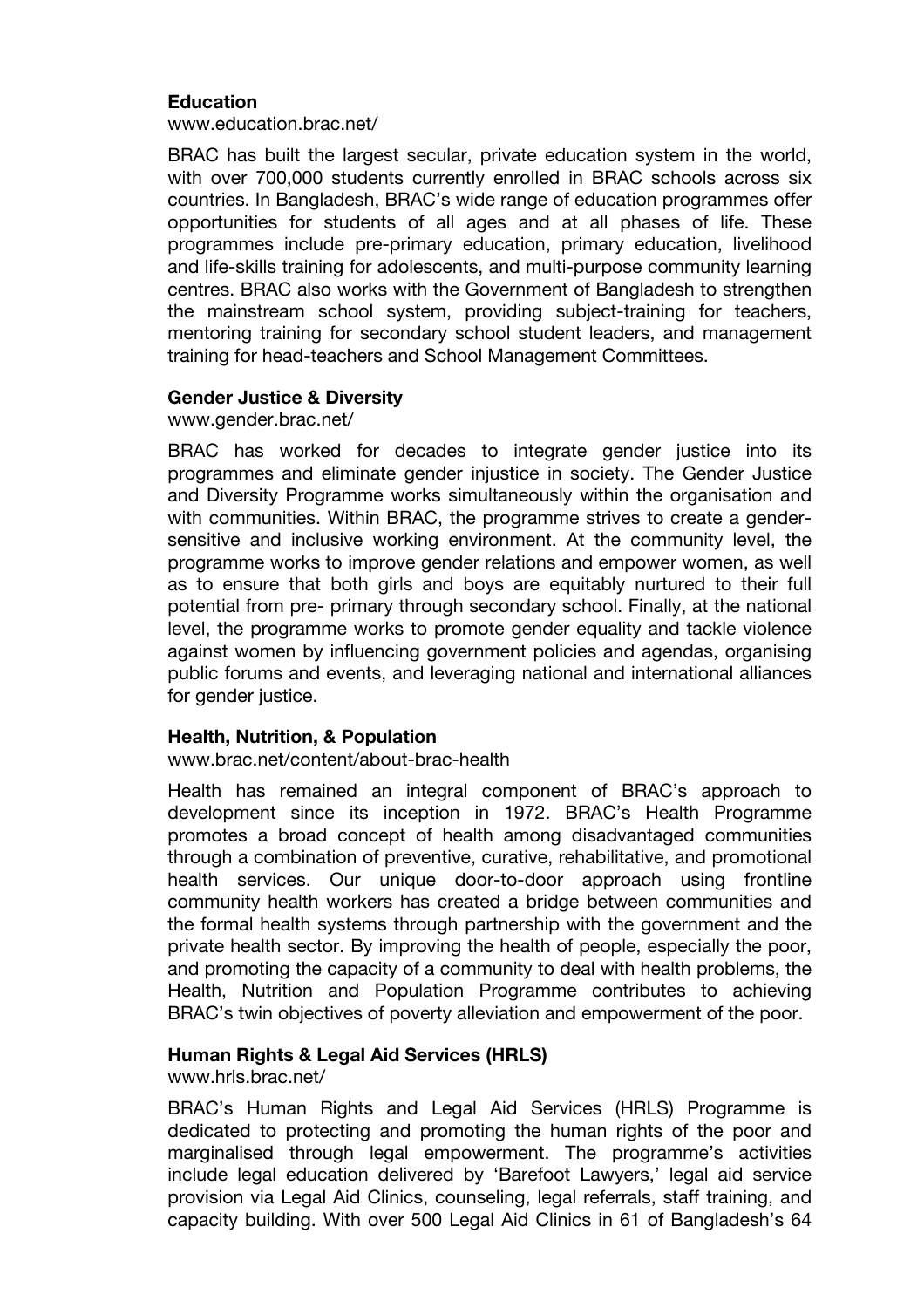districts, the HRLS Programme is the largest NGO-led legal aid programme in the world. The Programme seeks to create an enabling environment for the poor and marginalised to seek equitable justice through formal and informal systems.

## **Microfinance**

www.microfinance.brac.net/

Innovative, client focused, and sustainable, the Microfinance Programme is a critical component of BRAC's holistic approach to support livelihoods. Over the course of the last four decades, BRAC's Microfinance Programme has grown to become one of the world's largest providers of financial services to the poor, providing tools which millions can use for the betterment of their lives. The Programme covers all 64 districts of Bangladesh and has, over the last ten years, branched out into Afghanistan, Pakistan, Sri Lanka, Sierra Leone, South Sudan, Uganda, Liberia and Tanzania.

## **Safe Migration**

### www.migration.brac.net/

BRAC's Safe Migration Programme works to ensure the rights of migrant workers by creating easy access to the education and services that may help them avoid exploitation. The programme adopts a comprehensive package of interventions seeking to support workers both before and during their migration, as well as to ease their reintegration on their return. The Safe Migration Programme also seeks to strengthen the National Alliance for Migrants' Rights, Bangladesh and to disseminate best practices to other national and international organizations working for the rights of migrants.

#### **Social Enterprises**

www.enterprises.brac.net/

BRAC currently operates 18 financially and socially profitable enterprises across the health, agriculture, livestock, fisheries, education, green energy, printing and retail sectors. These industries make a significant contribution to the local economy by creating market linkages, nurturing entrepreneurs, and providing employment opportunities. By creating profitable and scalable businesses, BRAC enterprises have been able to fulfill their social mission to provide livelihood opportunities for the poor, while also providing BRAC with a financial surplus that has helped to reduce the organisation's dependency on external donors and allowed for continued experimentation and innovation.

## **Social Innovation Lab**

www.brac.net/content/social-innovation-lab

Launched in October 2011, the Social Innovation Lab seeks to institutionalize innovation at BRAC and create an inclusive space where ideas are shared, nurtured, and translated into action. The Lab looks for ways to better align BRAC's activities with its overall strategic priorities and better take advantage of emerging opportunities. While the Lab does not implement any pilots on its own, it provides internal support to pilots when needed. The Lab's long-term goal is to enhance BRAC's overall capacity for managing internal innovation and to foster organizational-wide dialogue and mobilisation.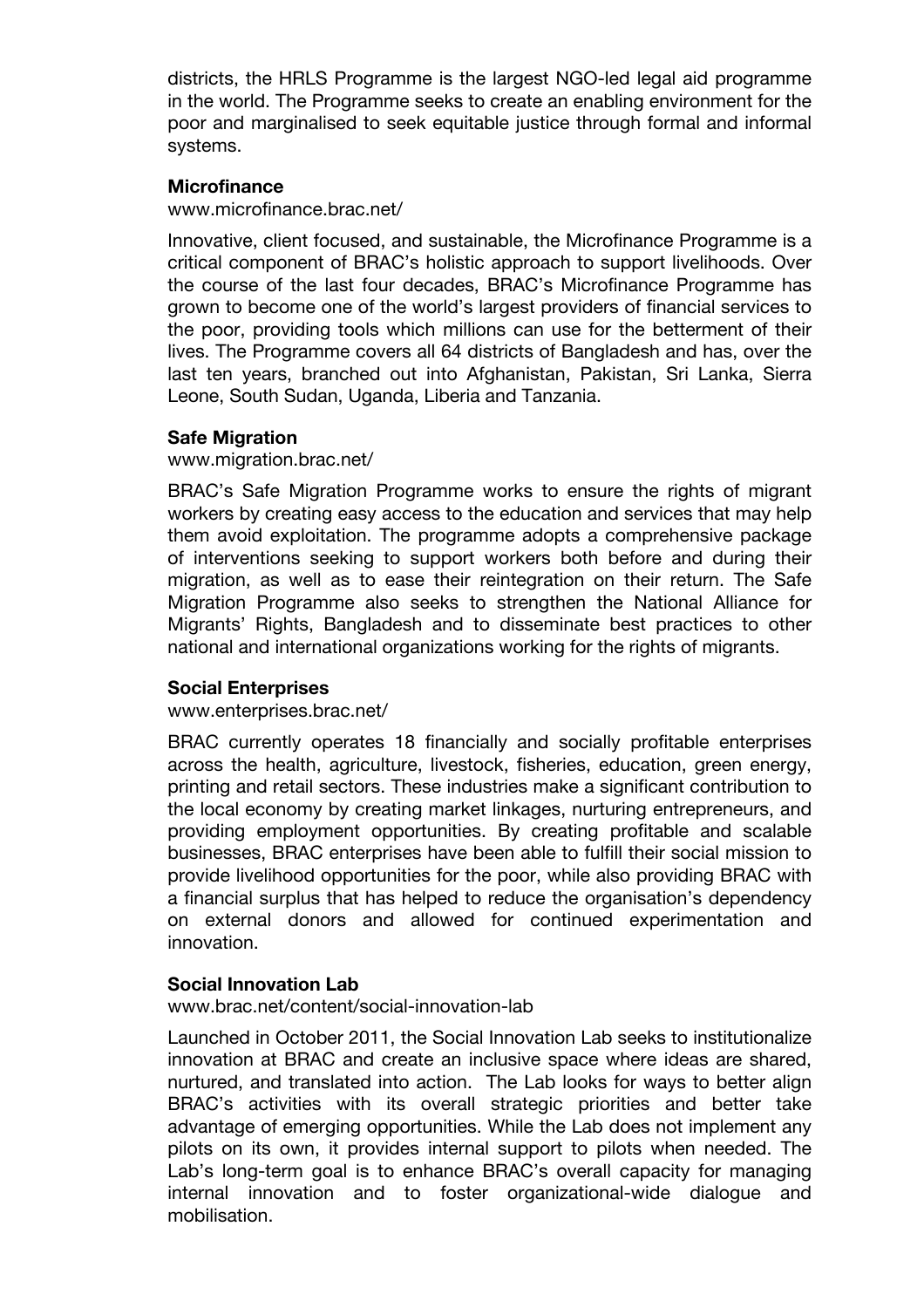## **Targeting the Ultra Poor**

www.tup.brac.net/

Initiated in 2002, BRAC's Challenging the Frontiers of Poverty Reduction - Targeting the Ultra Poor (CFPR-TUP) Programme is specifically designed to meet the needs of ultra poor households who are too vulnerable to access the benefits of traditional development interventions such as microfinance. The programme emerged out of BRAC's three decades of experience with rural poverty alleviation programmes. The groundbreaking Ultra Poor Programme focuses on improving the economic and social situation of extremely deprived women and their households. Upholding BRAC's holistic approach to development, the programme creates opportunities for the most disadvantaged to overcome extreme poverty through careful selection; intensive integrated support including asset grants, skill development, and personalised healthcare support; and improving their social security through community mobilisation. The objective of the CFPR-TUP Programme is to assist the ultra poor population to graduate from extreme poverty, gain access to mainstream development programmes, and establish sustainable livelihoods.

## **Water, Sanitation, & Hygiene (WASH)**

http://wash.brac.net/

BRAC's Water, Sanitation, and Hygiene (WASH) Programme works toward achieving the seventh Millennium Development Goal to reduce the proportion of people without access to safe drinking water and basic sanitation by 50% by 2015. The programme, which to date has reached over 38 million people, provides sustainable and integrated WASH services in rural and isolated areas, breaking the cycle of disease caused by unsanitary latrines, contaminated water, and unsafe hygiene practices. The WASH Programme ensures the sustainability of these interventions by encouraging community ownership, developing linkages with local governments, and encouraging local entrepreneurs to supply low cost hardware.

# **BYLC Graduate Network (BGN)**

www.bylc.org

The BYLC Graduate Network (BGN) is formed and run by graduates of the various leadership-training programs held at the Bangladesh Youth Leadership Center (BYLC). The BGN provides a space for the graduates to continue the social & youth development projects initiated during their training, connect with one another, share ideas, and discuss new ventures. The BGN also offers career development and leadership training follow-up programs for graduates so that they may continue their personal and professional development. The Network's aim is to create an enabling platform for graduates to exercise and hone their leadership skills and to bring together the brightest young leaders of the country.

# **Consultative Group to Assist the Poor (CGAP)**

www.cgap.org

The Consultative Group to Assist the Poor (CGAP) works to create a world in which everyone has access to the financial services they need to improve their lives.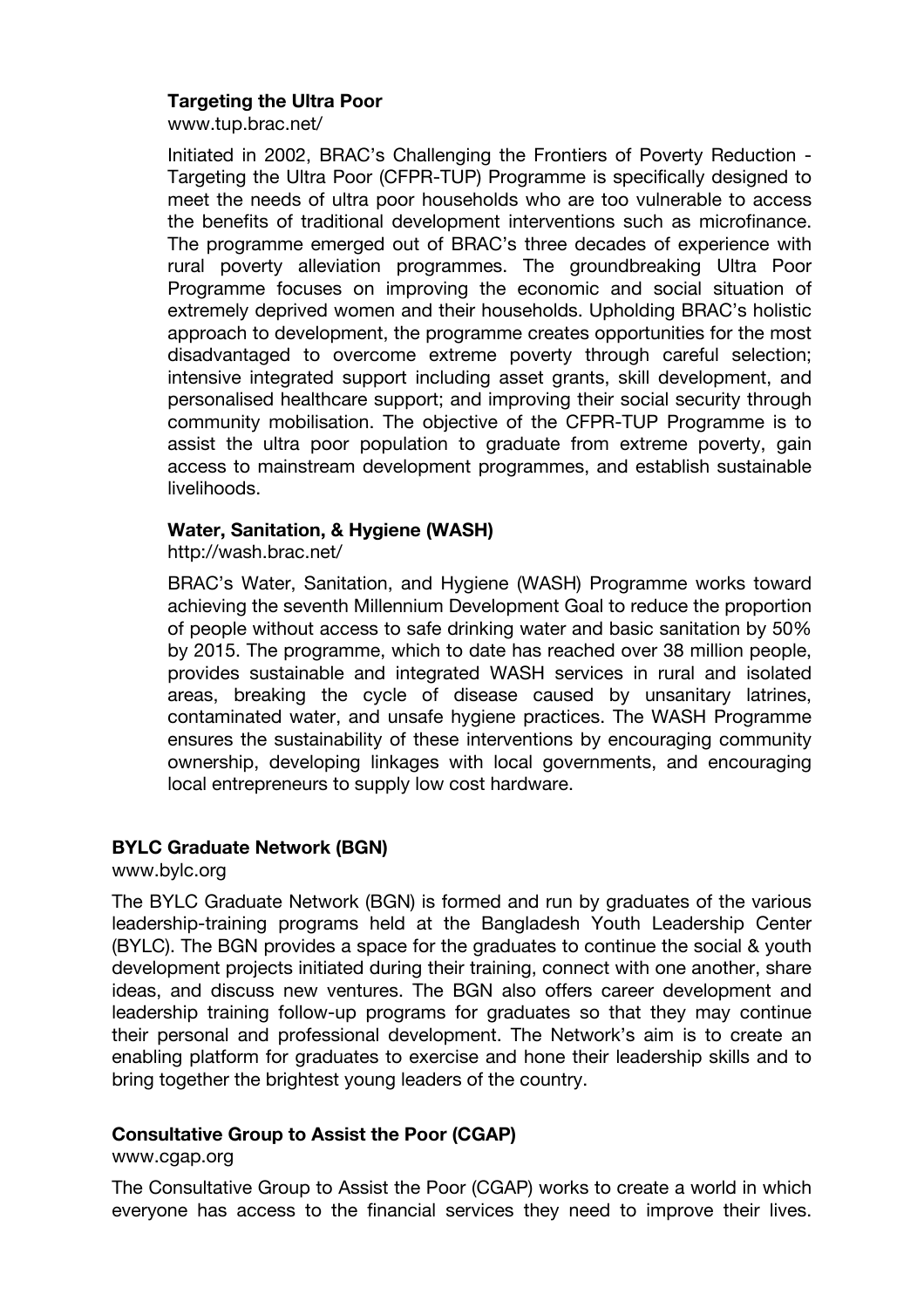CGAP helps create innovative solutions for financial inclusion through practical research and active engagement with policy makers, funders, and financial service providers. Established in 1995, CGAP combines a pragmatic research agenda with cutting-edge communications and a global advocacy platform that helps advance poor people's access to finance. Our global network of members includes over 35 development agencies, private foundations, and national governments that share our vision.

## **Digital Green**

#### www.digitalgreen.org

The Digital Green system combines technology and social organization to improve the cost-effectiveness and broaden the community participation of existing agricultural extension systems. The unique components of the Digital Green system include (1) a participatory process for local video production, (2) a human-mediated instruction model for video dissemination and training, (3) a hardware and software technology platform for exchanging data in areas with limited Internet and electrical grid connectivity, and (4) an iterative model to progressively better address the needs and interests of the community with analytical tools and interactive phonebased feedback channels. Unlike some systems that expect information or communication technology alone to deliver useful knowledge to farmers, Digital Green works with existing, people-based extension systems and aims to amplify their effectiveness.

Digital Green was incubated as a research project in Microsoft Research India's Technology for Emerging Markets group in 2006, then spun off as an independent non-profit - registered in both the U.S. and India - in 2008. Based on Digital Green's positive experience in India, the organisation has begun to expand its efforts beyond agriculture into health and nutrition related content. Digital Green is also expanding into new geographies, including Ethiopia and Ghana.

## **Dimagi, Inc.**

#### www.dimagi.com

Dimagi is a privately held social enterprise founded in 2002 with its headquarters in Cambridge, Massachusetts. Dimagi believes that many of the world's problems can be addressed through low-cost technological solutions, and works specifically to provide innovative, open source technologies to improve healthcare in developing countries.

#### **Government Innovation Unit, Prime Minister's Office**

The Governance Innovation Unit (GIU) has been established in the Prime Minister's Office to provide strategic support and guidelines to seven government ministries in order to facilitate successful implementation of public sector reforms. The seven ministries involved include: the Ministry of Agriculture, Ministry of Education, Ministry of Health & Family Welfare, Ministry of Home Affairs, Ministry of Land, Ministry of Local Government, Rural Development & Cooperatives, and the Ministry of Primary & Mass Education.

These ministries have been selected primarily because their activities are most 'citizen-centric.' Putting citizens first, and improving the quality of services they receive, is at the core of this unit.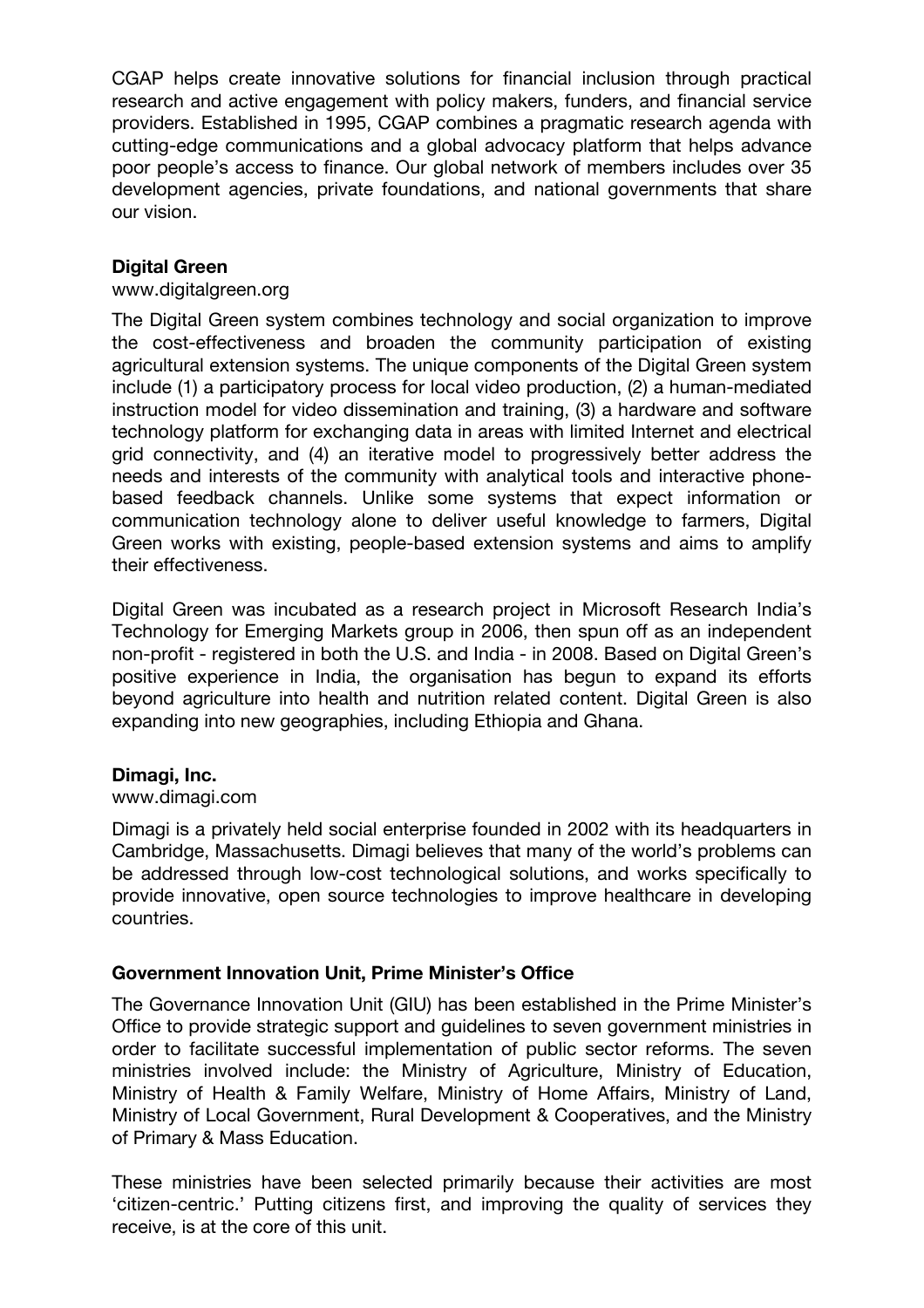### **IDidNotReport**

www.ididnotreport.in/

IDidNotReport is a mobile-based platform for location-based citizen journalism, developed specifically to enable women to come forward and report incidents of sexual harassment or violence committed against them. Women very often fail to report such incidents because of fear, shame, and social stigma, or because they lack the knowledge of how to do so.

The main objective of IDidNotReport is to catalogue all such incidents of genderbased violence experienced by women in the form of a geographical map. IDidNotReport uses a combination of voice, SMS, and social media to engage all women from the top to the bottom of the socioeconomic pyramid and encourage them to report any act of sexism or harassment, no matter how minor. IDidNotReport leverages the vast penetration of mobile phones and the growing usage of IVR (Interactive Voice Response)/SMS to reach women, especially those in communities with low literacy levels who are the least likely to report their experiences.

#### **Janaagraha**

www.janaagraha.org

Janaagraha is a non-profit organisation based in Bangalore. Janaagraha works to strengthen the efforts of both the Government of India and Indian citizens to improve the quality of urban infrastructure and services, to promote active citizenship, and to transform Indian cities. Citizen participation is encouraged through our online initiatives Ipaidabribe (www.ipaidabribe.com) – which has revolutionized public participation in addressing graft – and our new civic portal ichangemycity (www.ichangemycity.com), which promotes civic action at a local neighbourhood level.

#### **Kemp & Watson**

www.kempandwatson.com

Kemp & Watson is an international consulting firm that aims to strengthen leadership and boost effectiveness in non-profits and NGOs. The firm's three focal areas are leadership development, talent strategy, and change management.

#### **Metta-Myanmar**

#### www.metta-myanmar.org

The Metta Development Foundation was established in 1998 to assist communities in Myanmar recover from the devastating consequences of conflict and humanitarian emergency. The driving force and ethos behind the organization is embodied in the word 'metta,' which gives the organization its name, meaning 'loving kindness.'

Metta relies on people's potential and works to build on and conserve the resources that communities already possess. Metta believes in the fundamental value of selfreliance and supports initiatives to develop people's capacity and enable them to determine their own futures.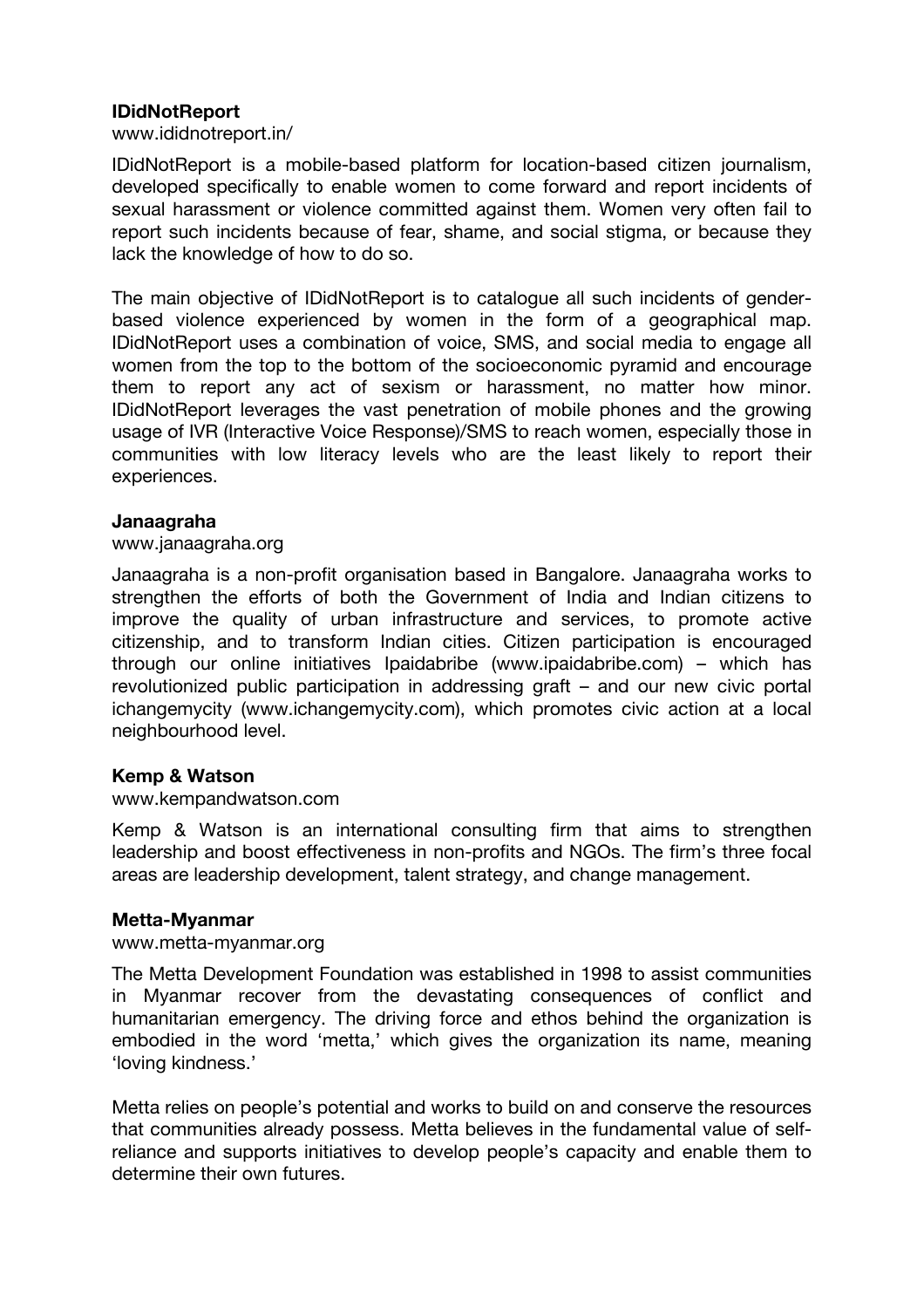Metta works in six states and four regions of Myanmar and implements programs in the following six sectors: Agriculture and Forestry, Education, Health, Livelihood, Emergency and Development, and Capacity Building.

### **NewsCred**

#### www.newscred.com

NewsCred is a technology startup that connects brands and publishers with the world's best journalism. NewsCred licenses, curates, and syndicates full-text news articles, images, and videos from over 1,500 of the world's highest quality sources ranging from original work by award-winning columnists to captivating editorials from publishers like The Economist, CNN, Forbes, Bloomberg and many more.

NewsCred's editorial team and powerful semantic technology filters and customizes thousands of articles every day for each of their clients' specific needs, however broad or niche. With one platform, one license, and one bill, NewsCred makes publishing simple, affordable, and instant.

### **Nidan**

#### www.nidan.in

Nidan organises informal workers into different types of legal entities – including associations, cooperatives, Self-Help Groups (SHGs), and even small businesses – thereby greatly increasing their bargaining power vis-à-vis the state and the private sector. Nidan further acts like an umbrella, under which the various entities are nurtured and offered access to financial services (savings, loans, insurance, pension, etc.), legal services, and education for members' children.

By tapping into the wealth of the poor – primarily their numerical strength – and then aggregating them into economies of scale, Nidan is able to build profitable businesses and organizations that are led by workers from the informal sector. This process of 'collectivizing' generates social capital and promotes representation and a voice for the poor. To date, programmes launched by Nidan have brought together 700,000 workers from the informal sector and positioned them as legitimate competitors in markets opening up throughout the country.

#### **One Degree Initiative**

www.1di.org

The One Degree Initiative Foundation (1° Initiative) is a non-profit youth organization that mentors young people to become more influential, more professional, more informed, and most importantly, more socially engaged. The Initiative strives to create and nurture the next generation of leaders and change makers, entrepreneurs, and innovators by equipping them with the right tools and opportunities to drive their communities towards positive change. The Initiative's innovative mentorship model has been replicated in Australia, Nepal, Canada, and Iraq.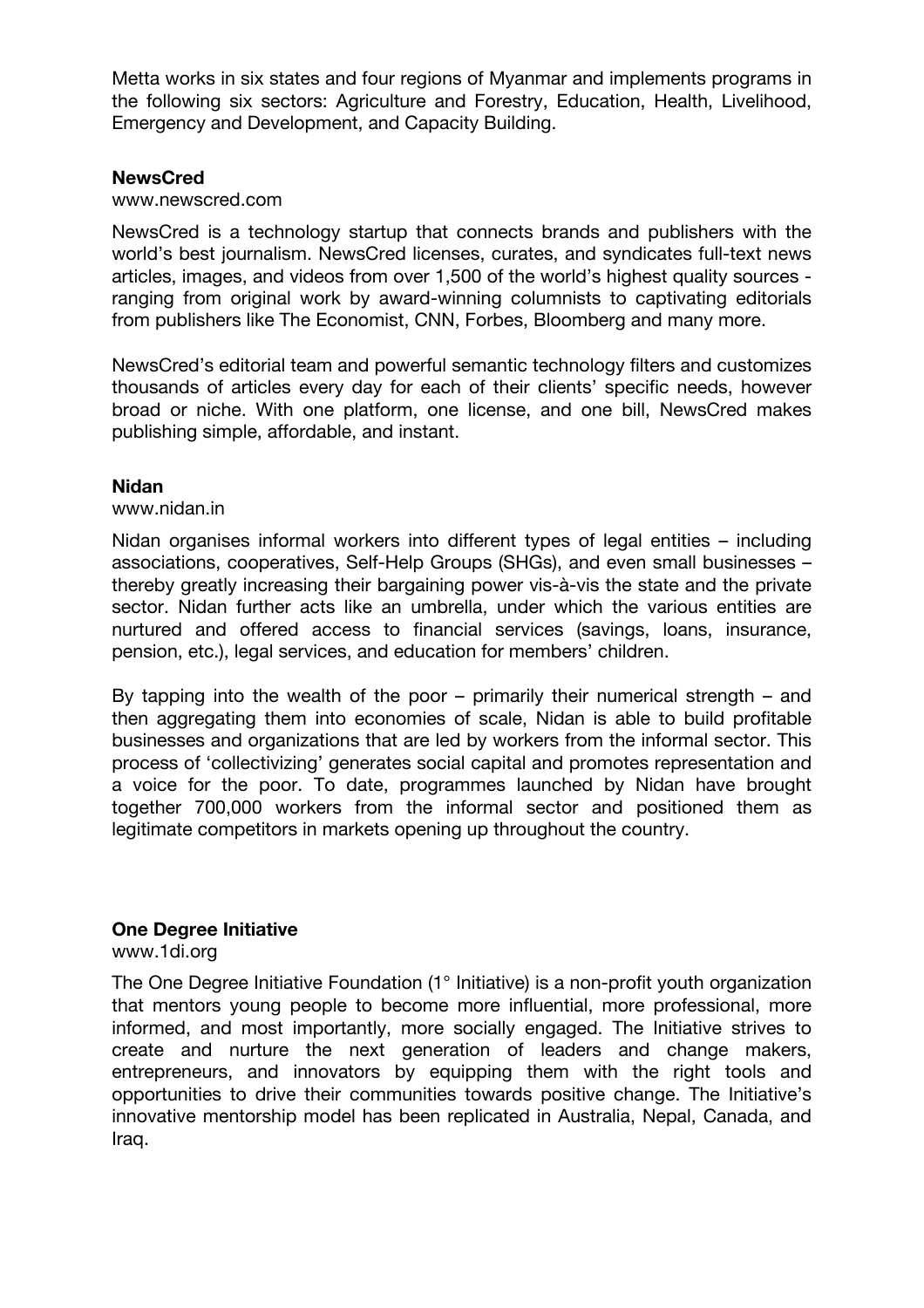## **Pratham**

www.pratham.org

Pratham is one of India's largest NGOs working in education. Established in 1994 to provide pre-school education to the children in the slums of Mumbai, Pratham has since grown tremendously both in scope and geographical coverage. Pratham now reaches millions of children living in both rural and urban areas through a range of interventions. Pratham believes that every child should be in school and learning well and strives to raise enrollment rates and learning outcomes. To this end, Pratham works with communities and schools and collaborates with governments at different levels in order to achieve large-scale change.

## **Rural Support Programmes Network**

www.rspn.org

The Rural Support Programmes Network (RSPN) is comprised of 11 member Rural Support Programmes (RSPs), organisations seeking to alleviate rural poverty in Pakistan through a process of social mobilisation. The RSPN's members all possess extensive experience in participatory development approaches and in harnessing rural people's potential to generate change.

The RSPN provides programme, strategic, and capacity building support to its member organisations. To promote replication of the cost-efficient delivery models developed by its members, the RSPPN works to institutionalise linkages between its member RSPs and the government at various levels. The RSPN also engages in advocacy at the national level and works to disseminate best practices and lessons learned by its RSP members.

## **Sarhad Rural Support Programme (SRSP)**

www.srsp.org.pk

The Sarhad Rural Support Programme (SRSP) is the largest non-government organisation working in the conflict-affected regions of KP and FATA in Pakistan. SRSP's vision is to eradicate poverty by mobilising and building community institutions. SRSP's approach therefore focuses on developing community capacity and includes programmes in education, natural resource management, community investment funds, and microfinance. In recent years, because of the scale of its outreach and presence in rural communities, SRSP has played a prominent role in disaster relief and recovery efforts in response to the earthquake of 2005, the IDP crisis of 2009, and the floods of 2010.

## **Simpla Networks**

#### www.simpanetworks.com

Simpa Networks makes modern energy simple, affordable, and investible for the 1.5 billion people in the world who lack access to electricity. The innovation is enabled by our patent-pending technology platform, which is composed of two parts: 1) a low cost, tamper-proof, prepaid energy meter and 2) a centralized software solution in the "cloud", accessible via mobile phone and over the internet for payment processing and accounts settlement.